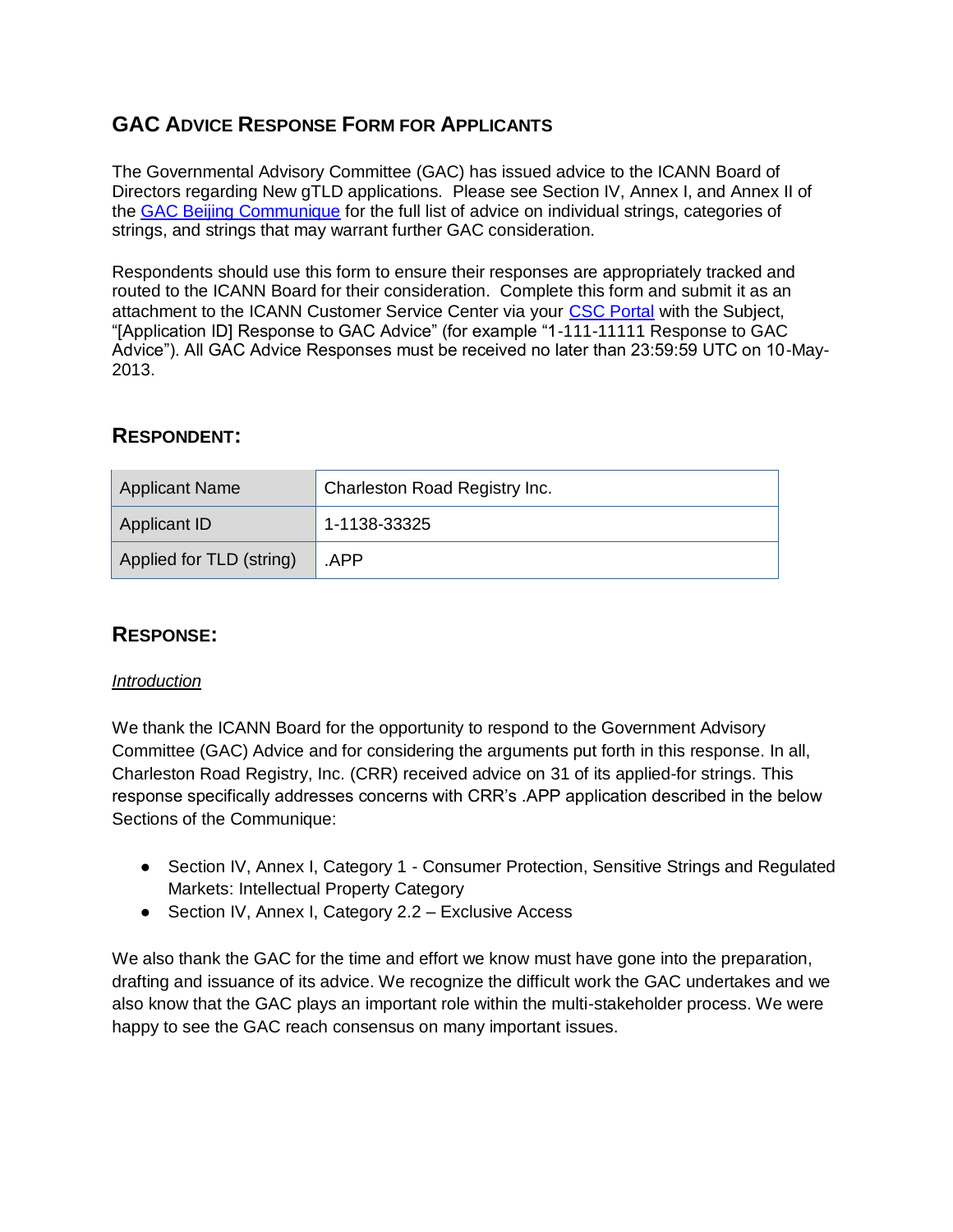CRR has always been and remains very committed to the security and stability of the domain name system as well as the success of the new generic top-level domain (gTLD) program and it is in that spirit that we submit the following response to the GAC advice.

#### *Purpose of the .APP TLD*

CRR initially applied for the .APP TLD in order to provide a dedicated namespace for cloud offerings for its parent company, Google. On March 7, 2013, CRR submitted [Public Comments](http://forum.icann.org/lists/comments-closed-generic-05feb13/pdfmUTyEbqqUY.pdf) responding to the Board's request for input on "Closed Generic" applications and announced that we would work to amend our application to allow third parties to register within the TLD as well. On April 6, 2013, CRR sent [a](http://www.icann.org/en/news/correspondence/falvey-to-willett-06apr13-en) [letter](http://www.icann.org/en/news/correspondence/falvey-to-willett-06apr13-en) to Christine Willett, ICANN's New gTLD Program General Manager, stating our plan to amend our .APP application from an exclusive access model to a restricted access TLD model.

CRR has stated in its new response to question 18(a), Mission/Purpose of the proposed gTLD states:

> *The mission of the proposed gTLD .app is to provide a dedicated domain*  space for application developers. The term "app," is associated with a wide *variety of applications, including mobile applications, web-and browser-based applications, cloud-hosted applications and even desktop applications. Charleston Road Registry expects to uses if the gTLD will include a wide variety of uses across all of these types of applications, not limited to any specific platform or provider. The proposed gTLD will enhance consumer choice by providing new availability in the second-level domain space in which application developers can deliver new content and offerings. It also creates new layers of organization on the Internet and signals the kind of content available in the domain.*

## *Category 1 GAC Safeguard Advice Does Not Apply to CRR's .APP Application*

The GAC's Category 1 safeguard advice asks that strings that are linked to regulated or professional sectors provide additional consumer protections.

Category 1 safeguard advice suggests additional safeguards that should apply to the .APP string under the Intellectual Property Category. It is our belief that the safeguard advice the GAC has requested for this string does not apply to CRR's application for .APP as "app" is not part of a regulated or professional sector involving a level of implied trust from consumers and carrying higher levels of risk associated with consumer harm. The term "app" is a generic word that is not directly related to a specific type of regulated offering, nor is it generally associated with a specific type of content for which enhanced intellectual property safeguards would be appropriate. Further, CRR has adopted a set of safeguards, including limiting registrations to application developers, that go above and beyond safeguards required by the Applicant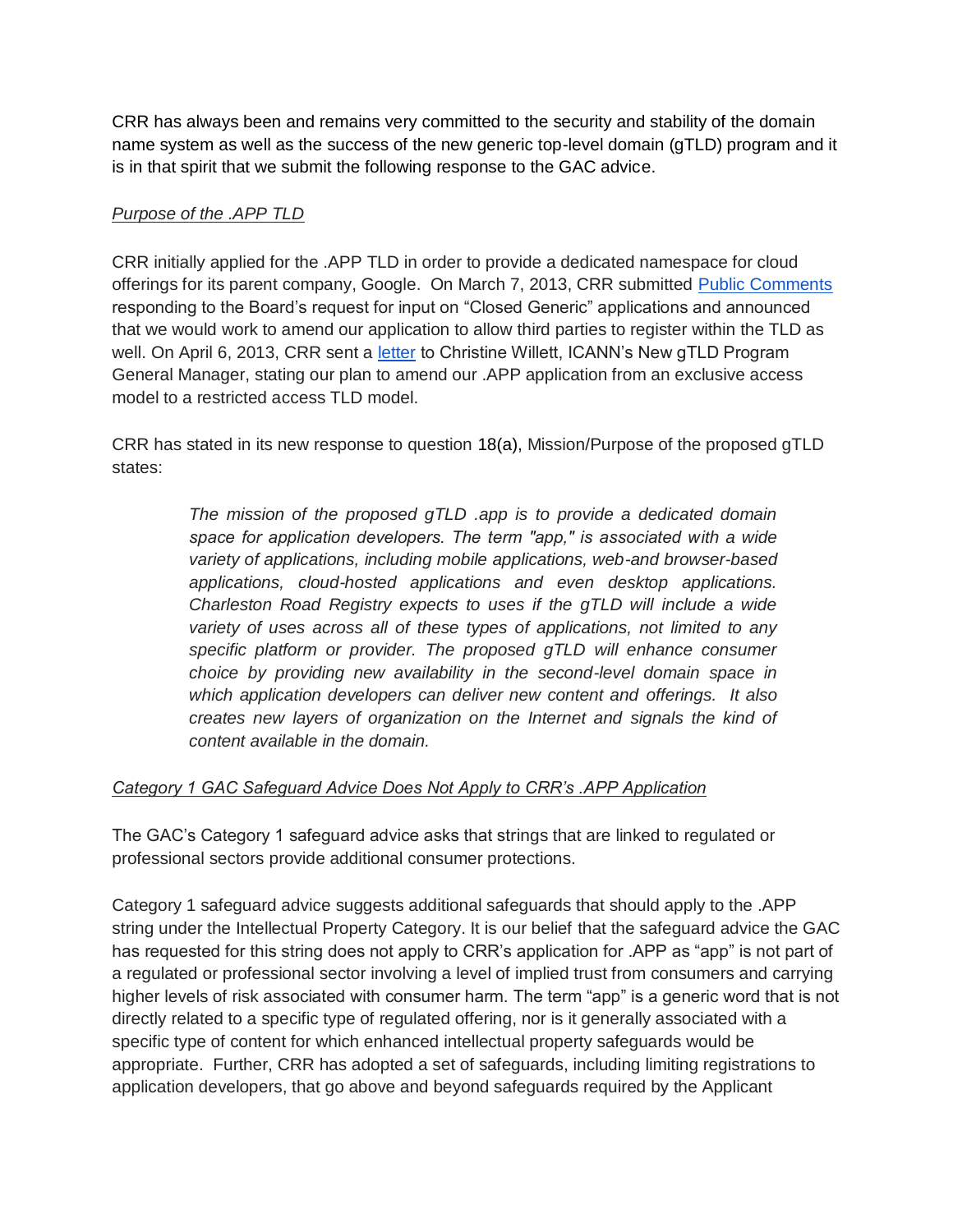Guidebook and as such, we feel that all of our TLDs will offer consumers considerable protections against abuse.

#### *Category 2.2 - Exclusive Access Safeguard Advice Does Not Apply to CRR's .APP*

CRR notes .APP is a listed string under the GAC's Category 2.2 Exclusive Access safeguard advice. As noted above, our application for .APP was originally submitted to ICANN as an exclusive access TLD, but we have subsequently submitted a change request to modify the TLD to a restricted access model . Exclusive access model means the TLD is limited to the exclusive use of the applicant, whereas we intend for the TLD to be open to all ICANNaccredited registrars, and registration of a domain name in the TLD will be open to those who meet registrant restriction guidelines. Therefore, it is our belief that CRR's application for .APP is not a member of the GAC's Category 2 - Exclusive Access safeguard advice.

#### *Additional Safeguards Provided for All CRR Applications*

Finally, as part of our commitment to improving the Internet ecosystem through the new gTLD program, CRR seeks to mitigate the problem of abusive registrations and uses of domain names. We recognize that such abuses create security and stability issues for the registry, registrars, and registrants, as well as for users of the Internet in general. Accordingly, CRR will work hand-in-hand with our parent company, Google Inc., to provide a secure Internet space for all of our new gTLD registries, where harmful practices such as phishing, malware, spamming, pharming, and child pornography are not tolerated. Our robust abuse policy will ensure that CRR has the authority to suspend, cancel, or transfer domain names that violate such prohibitions.

In addition, we have worked with the community to develop additional intellectual property rights protection mechanisms that build upon ICANN's requirements, stipulated in the Applicant Guidebook, but still allow for ample competition and choice on the Internet. In addition to the carefully negotiated requirements mandated by ICANN, CRR has committed to double the length of the mandatory Sunrise Period from 30 days to 60 days and to extend the Trademark Claims Service indefinitely for all of our open registries. The recent expansion of the Claims Service that allows up to 50 previously abused strings per Trademark Clearinghouse submission to be included, coupled with our indefinite Claims Service significantly reduce rights holders' burdens by reducing monitoring costs and deterring potential cybersquatters. CRR's commitment to engage in pre-registration verification of potential domain name registrants should further serve to reduce fraudulent practices and to facilitate better communication between the parties to a dispute.

We believe that such measures provide strong safeguards against potential abuse across CRR's registries, and we will continue to maintain an open dialogue with the community as we work on drafting and implementing our policies.

## *Conclusion*